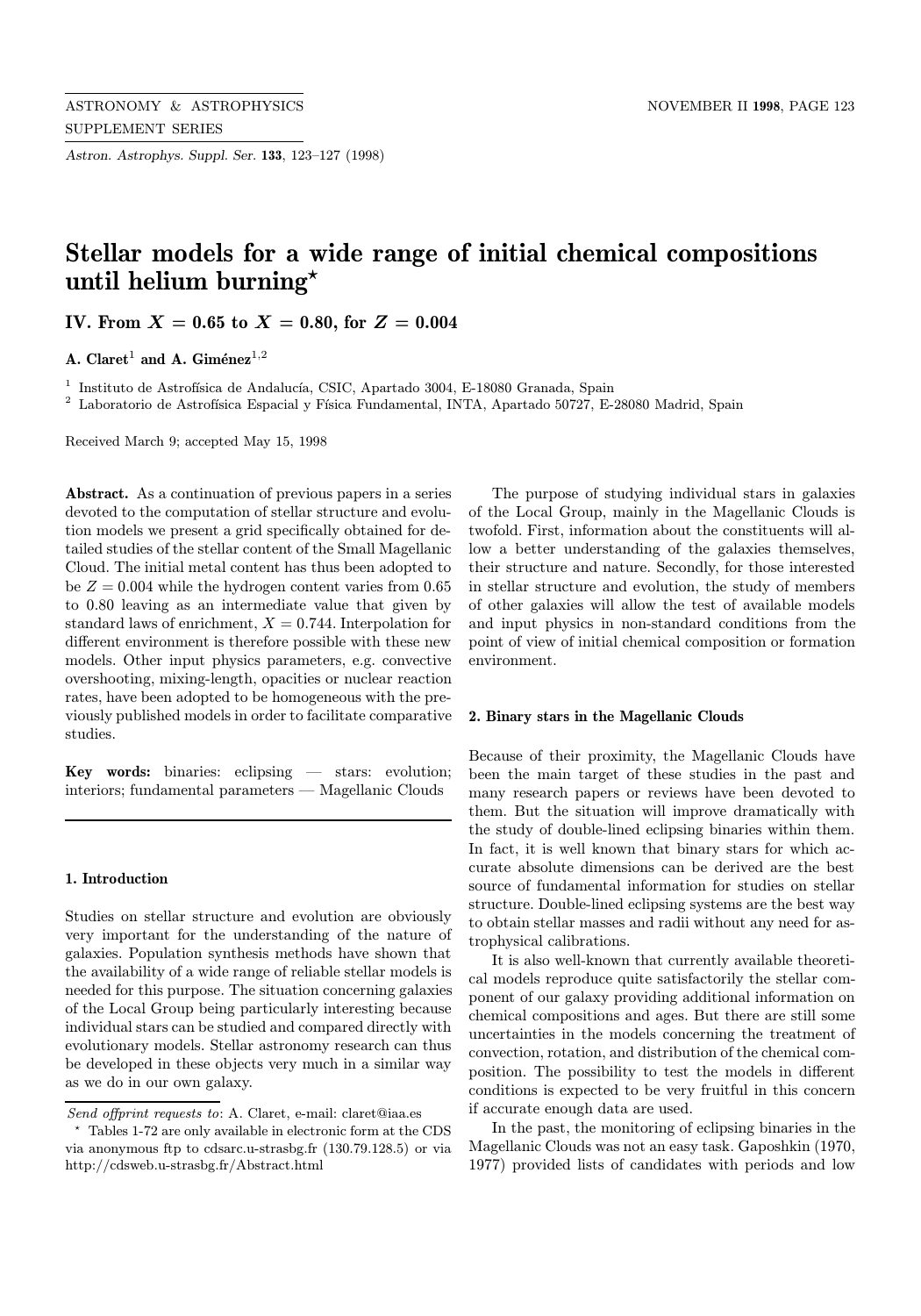quality light curves derived from photographic plate surveys aimed to the detection of new pulsating stars and the determination of the distance scale. Though this sample was used by Dworak (1974) to estimate also the distance to the Clouds using the photometric elements and an average mass-luminosity relation, the results were, as could be expected, not accurate enough (de Vaucouleurs 1978). The obtention of better light curves was attempted by several authors (Herczeg 1982) using photoelectric photometry, but it was not until the work by Jensen et al. (1988) when it was clearly shown that CCD light curves could be obtained with an accuracy (better than 0.01 mag) comparable to that of the binaries in our galaxy.

This work triggered many other studies, both in the photometric and the spectroscopic sides. Observations in La Silla, using the 1.52 m Danish telescope, and following the work by Jensen et al. (1988), has resulted in a wealth of accurate uvby light curves within both Clouds, their publication only waiting for accurate spectroscopic radial velocity curves. Although some data are available from observations with the 3.5 m NTT at La Silla, good radial velocities are still the main obstacle for the advance of research in this domain. Binaries are too faint for medium size telescopes and large apertures are needed. Moreover, since the source of accurate dimensions is only provided by well-detached binaries, orbital periods are necessarily long to keep large massive stars separated enough.

Spectroscopic observations have nevertheless been published by Niemela & Bassino (1994) while the first results on absolute dimensions were published by Bell et al. (1991) using HV2226 in the SMC. Unfortunately this system was found to be semi-detached, thus leaving little room for model testing. A similar situation was found in the case of HV5936 (Bell et al. 1993). Spectroscopic observations were obtained using the 3.9 m Anglo-Australian Telescope in Australia.

Photometric studies were also started from Mt. John Observatory in New Zealand using a CCD camera with a modest telescope (Tobin 1994). They discovered the case of the well detached binary HV2274 in the LMC (Watson et al. 1992). This is a very important target due to its eccentric orbit and evidences of apsidal motion which allowed Claret (1996) to establish limits on the masses of the component stars using internal structure constants derived from theoretical models. Radial velocities are now available and accurate absolute dimensions and distance determinations will be published soon (Guinan et al. 1997). Other binaries for which light curves have been obtained include HV12634 (West et al. 1992), HV12484 (Tobin et al. 1993), HV 1761 (Duncan et al. 1993) and the eccentric system HV982 (Pritchard et al. 1994).

Observational difficulties in establishing accurate values of stellar temperatures and interstellar absorption for O−B stars from standard multicolour photometry are moreover being solved thanks to the use of IUE and HST observations in the ultraviolet domain (Guinan et al. 1996). HST observations are also being used by Guinan et al. (1997) to obtain radial velocities in the ultraviolet where numerous spectral features are present.

Although some problems of theoretical and observational nature still remain, tidal evolution of close binary stars can be considered as an additional test to the stellar models. Besides the classical tests of isolated binaries, we can study critical times for binaries which are found in clusters. From systematic observations of radial velocity curves of binaries in clusters, some authors (e.g. Mathieu et al. 1992) found a cut-off period  $(P_{\text{cut}})$  below which the binaries present circular orbits. These critical periods seem to depend on the age of the cluster. Integrating the differential equations for tidal evolution we are able to compare the observed  $P_{\text{cut}}$  versus age of the clusters with theoretical predictions (see Claret & Cunha 1997, Fig. 5). The time required for eccentricity (or the level of assynchronysm) to decay to 0.05% of its initial value is the theoretical critical time. The ages of the clusters can be considered only as upper limits for the critical time. The investigation of binaries in clusters in the Magellanic Clouds may bring more light on the subject and the necessary tools for such studies in terms of model computations are given in this paper.

On the other hand, the search for gravitational microlensing events is currently providing in a serendipitous way many additional candidate eclipsing binaries in the LMC. The results of both the EROS and the MACHO programs will no doubt increase the sample of good welldetached systems for the study of stellar structure outside of our galaxy. In addition to the mentioned studies, well detached binaries in other galaxies can of course be used as accurate extragalactic distance indicators (Giménez et al. 1994; Guinan et al. 1996).

In this paper we compute the necessary models to compare the accurate data being obtained from detached binaries in the SMC with theoretical predictions. The models thus include values not only for the usual fundamental data (radius,  $\log g$ ,  $\log T_{\text{eff}}$ ,  $\log L$ ) as a function of mass, age and initial chemical composition, but also the internal structure constants,  $\log k_2$ , and other parameters needed for the calculation of predicted levels of orbital circularization and synchronization. In Sect. 2 we present such a grid of models, their main characteristics and the effects of core overshooting and of the initial hydrogen content.

Finally, the need for a grid of models with  $Z = 0.004$ is not only given by the study of stars in the SMC but also to allow the interpolation of metallicities in the lower end of the already published series of grids between  $Z = 0.01$ (Claret & Giménez 1995) and  $Z = 0.03$  (Claret 1997) which was found to be necessary for the LMC and low metallicity binaries in our galaxy.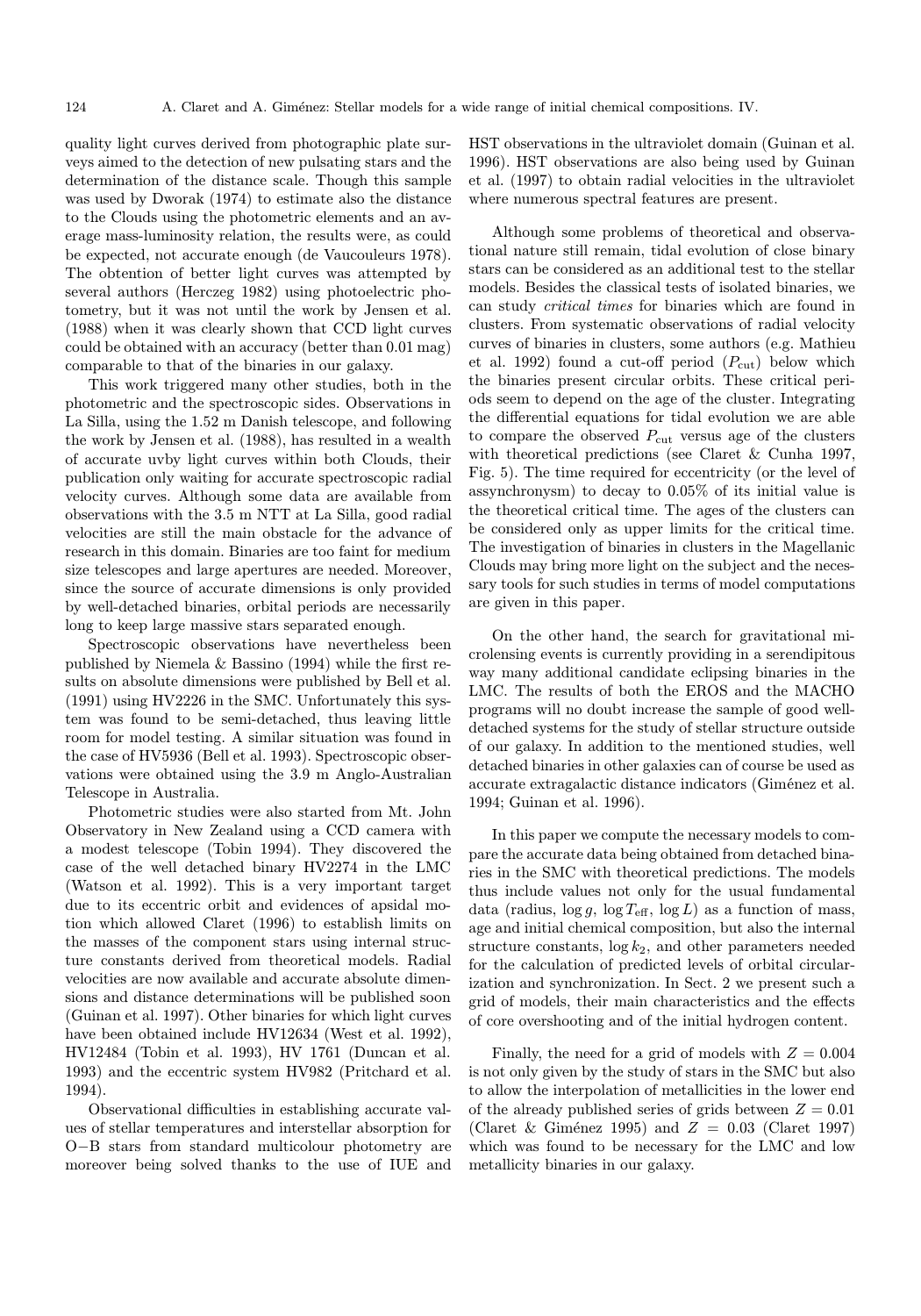

Fig. 1. HR diagram for the grid X65. Numbers attached denote log M



Fig. 2. HR diagram for the grid X744. Same remarks a Fig. 1

## 3. The grids and the structural parameters

The basic information on the input physics of the models can be found in Claret 1995 (Paper I). The masses of the models shown here range from 1 to 40  $M_{\odot}$ . Convective core overshooting was taken into account for models with  $m \geq 1.25$   $M_{\odot}$ . For the adopted initial metal content of  $Z = 0.004$ , we have computed models with an initial content of hydrogen of 0.65, 0.744 and 0.80. The middle value of 0.744 was selected on the basis of the enrichment law

![](_page_2_Figure_7.jpeg)

Fig. 3. HR diagram for the grid X80. Same remarks as Fig. 1

 $Y = Y_p + (\Delta Y / \Delta Z) Z$  for a primordial helium abundance of 0.24 and an enrichment ratio of 3. The grids with  $X = 0.65$  and 0.80 provide the necessary range for parametric studies and interpolation of different chemical composition the latter being obviously artificial from the astrophysical point of view since the corresponding helium content is not compatible with the generally accepted values of the primordial helium abundance. However, it is useful to interpolate the properties of models with intermediary chemical composition.

Figures 1–3 show our usual HR diagrams for the three grids (X65, X744, X80) where the influence of the mean molecular weight on the morphology of the tracks is clear. In fact, by using simple homology relationships it is possible to understand qualitatively the behaviour of radius, effective temperature and luminosity of the models (see previous papers of this series).

The less massive models were computed until just before the helium flash, while the more massive ones were followed up to the core helium burning (in some cases, even until the first stages of carbon burning). However, for the sake of clarity, the blue loops for the more massive models were not plotted in Figs. 1–3. As it is well known, lower metallicity models present more extended blue loops, and we wanted to check their behaviour for fixed values of the mass and the metal content. Figure 4 shows the effect of changing the initial abundance of helium. The extension of the blue loops is presented for different values of initial helium for models of a 6 solar masses star. The blue loops are more extended as the value of Y increases. The existence and extension of blue loops depend on factors such as the central helium burning time scale, the corresponding one for shell burning and, of course, on the available amount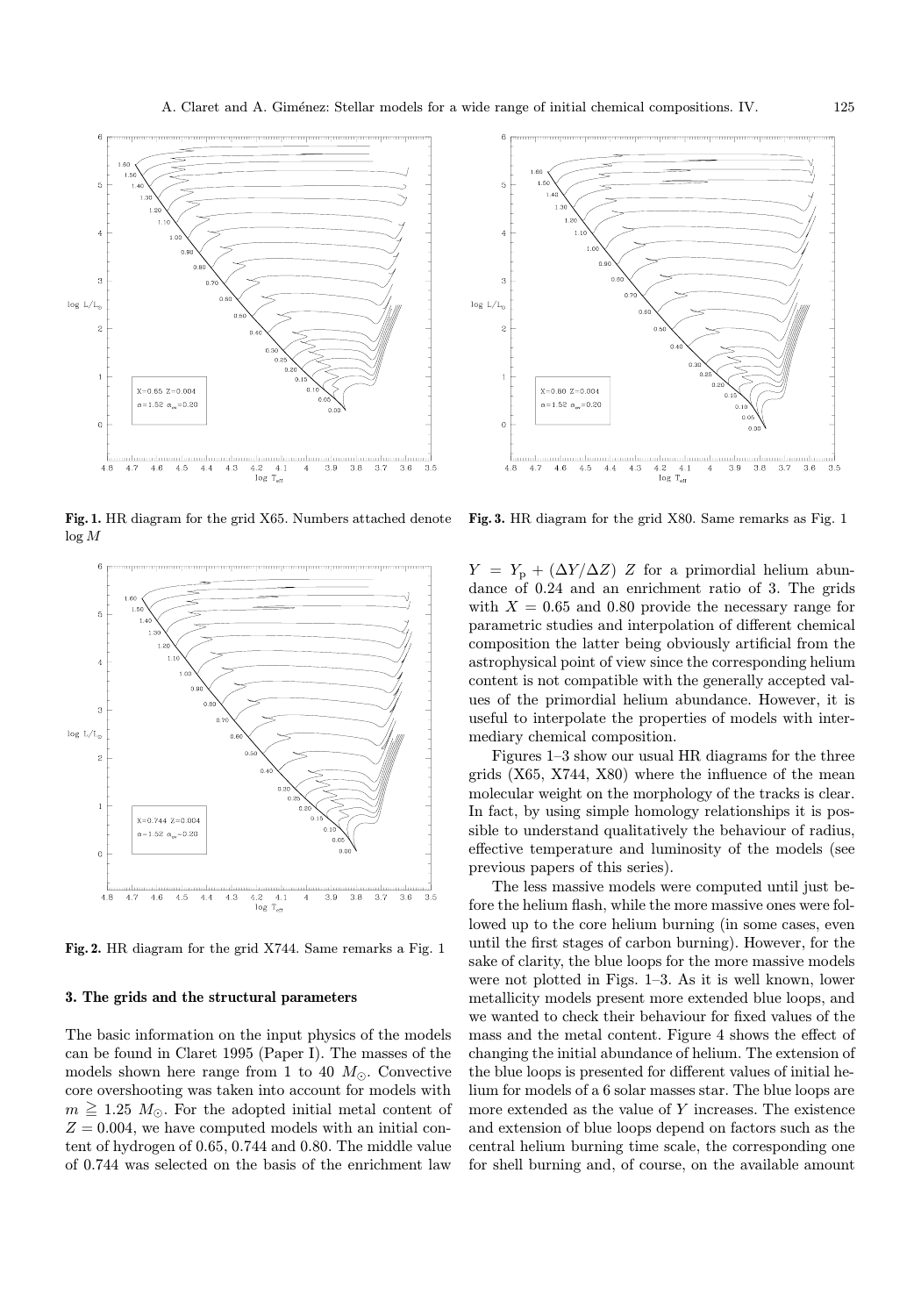![](_page_3_Figure_2.jpeg)

Fig. 4. Influence of helium content in the blue loops. Models with 6  $M_{\odot}$ . Solid line denotes model with  $(X, Y) = (0.55,$ 0.446); dotted indicates (0.60, 0.396) and dashed line represents models with (0.65, 346)

![](_page_3_Figure_4.jpeg)

Fig. 5. The lifetimes for the hydrogen-burning phase for the three grids. The grid X65 is represented by a thick continuous line, X744 by a dashed one, and the continuous thin line denotes the grid X80

of helium. Results shown in Fig. 4 were obtained by integration of the stellar structure equations using a grid of almost 4000 points in order to avoid problems with the chemical composition profiles.

We can see in Fig. 5 the dependency of the mainsequence lifetime on the initial hydrogen content for the three grids presented here. As expected, for a fixed metallicity, the largest lifetime corresponds to the largest initial hydrogen content.

![](_page_3_Figure_8.jpeg)

Fig. 6. The parameter  $\lambda_2$  as a function of the age for models of  $1 M_{\odot}$  during the main-sequence. The continuous line represents a model with  $X = 0.65$ , dotted one represents a model with  $X = 0.744$  and the dashed line denotes a model with  $X = 0.80$ 

![](_page_3_Figure_10.jpeg)

Fig. 7. Effect of the overshooting on the tidal constant  $E_2$  during the main-sequence. Model with core overhooting ( $\alpha_{ov}$  = 0.20) is represented by continuous line and dashed line denote model without overshooting. Both models are for  $X = 0.744$ and the masses are 10  $M_\odot$ 

Concerning the structural stellar parameters, we have computed the apsidal motion constants (integrating the Radau equation), the moment of inertia and the potential energy. As commented in Paper II we have also introduced in our stellar evolutionary code the corresponding equations to compute internal parameters which are used to calculate the synchronization and circularizations times in binary systems. These parameters are related with the equilibrium and the dynamical tides. In the case of the equilibrium tides the turbulent dissipation was identified as the agent of synchronization and circularization of